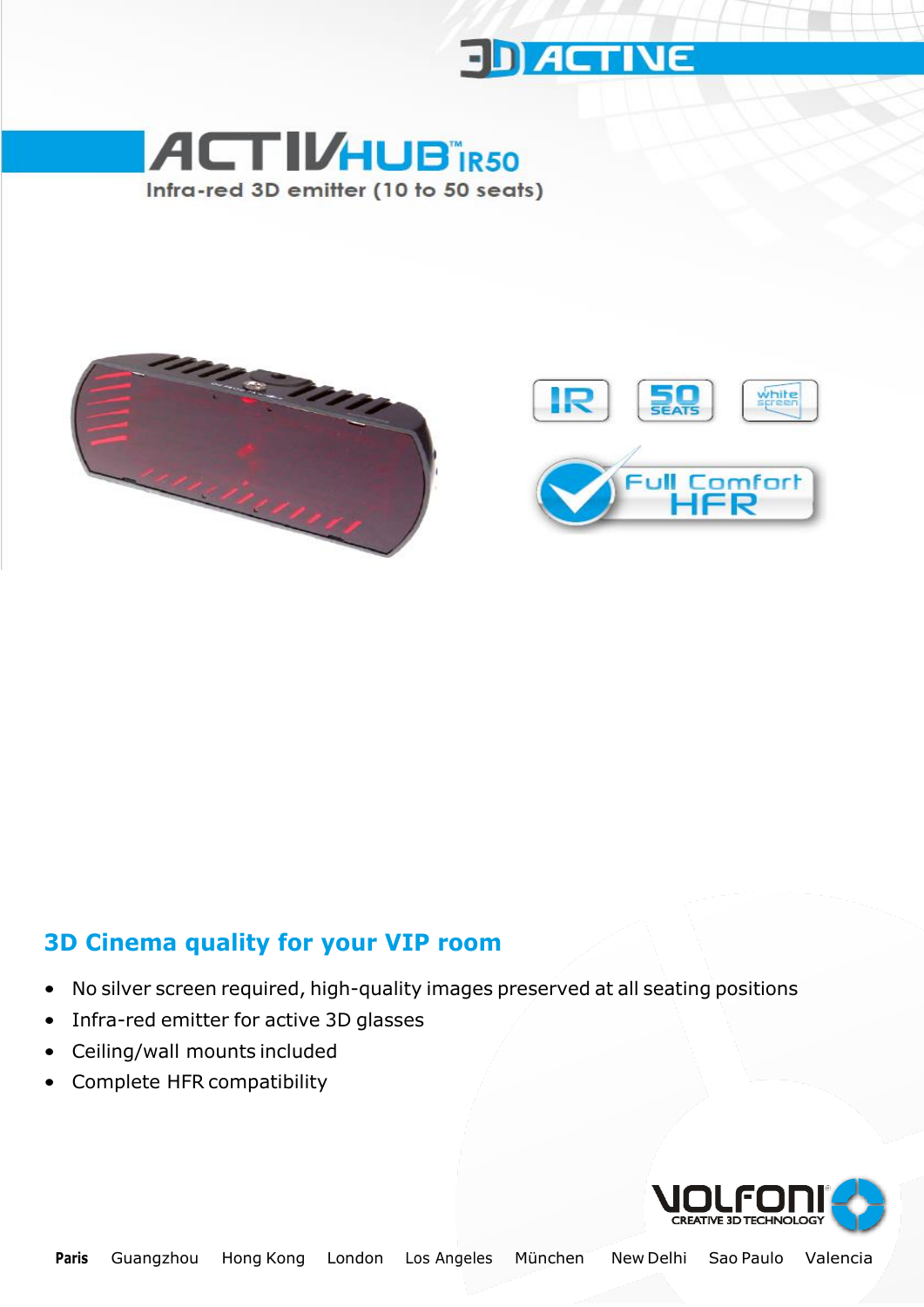

**IR SQ** white.





| <b>Recommended installation</b> |                         | Power          |
|---------------------------------|-------------------------|----------------|
| Number of seats                 | 50 seats (approx.)      | Supply         |
| Projector type                  | DLP, DILA               | <b>Certifi</b> |
| Screen                          | White - gain $1.0/1.2/$ |                |

50 seats (approx.) DLP, DILA White-gain $1.0/1.2/...$ Compatible glasses Volfoni IR 3D glasses

# **COMPATIBILITY**

| Yes (cable optional)           |
|--------------------------------|
| Yes                            |
| Yes                            |
| Yes                            |
| <b>No</b>                      |
|                                |
| Yes (certain conditions apply) |
| No                             |
| No                             |
| Yes                            |
|                                |
| Yes (cable optional)           |
| Yes                            |
| Yes                            |
| <b>Emission</b>                |
| Yes                            |
|                                |
| Yes                            |
| Yes                            |
| Yes                            |
| Yes                            |
|                                |

# **PERFORMANCE SPECIFICATIONS**

| <b>Power</b>               |                        |
|----------------------------|------------------------|
| Supply                     | 24 VDC / 110-240 VAC   |
| <b>Certification</b>       |                        |
| СE                         | Yes                    |
| <b>ROHS</b>                | Yes                    |
| <b>Qualification</b>       |                        |
| Panasonic                  | Yes                    |
| Infra-red                  |                        |
| Wavelength                 | 940nm                  |
| IR range                   | Up to 45m              |
| <b>Logistics</b>           |                        |
| Operating temperature      | 0°C / 40°C             |
|                            | (32°F to 104°F)        |
| Storage temperature        | $-10^{\circ}$ C / 60°C |
|                            | (14°F to 140°F)        |
| Relative humidity          | 20% to 80%             |
| Product dimensions (LxWxH) | 180x70x45mm            |
|                            | (7.08x2.75x1.77in)     |
| Product weight             | 215 g (7.58 oz)        |
| Warranty                   | 3 years                |
|                            |                        |

## **PACKAGING**

**Composition**

| ActivHub IR50                              |
|--------------------------------------------|
| 1 SUB-D37/SUB-D9 cable                     |
| 1 SUB-D9/VESA cable                        |
| 1 SUB-D9/BNC cable                         |
| 1 Universal mount fastening                |
| 1 Power supply adapter                     |
| 1 Power supply cable                       |
| 1 Activ 3D glasses tester with 3 batteries |

#### **Weight and Dimensions**

| Packaging dimensions (LxWxH) |  |
|------------------------------|--|
|------------------------------|--|

Packaging weight 1kg (35.27oz) Order reference VPES-05000-A

\* Barco, Christie, Cinemeccanica, Kinoton, Nec